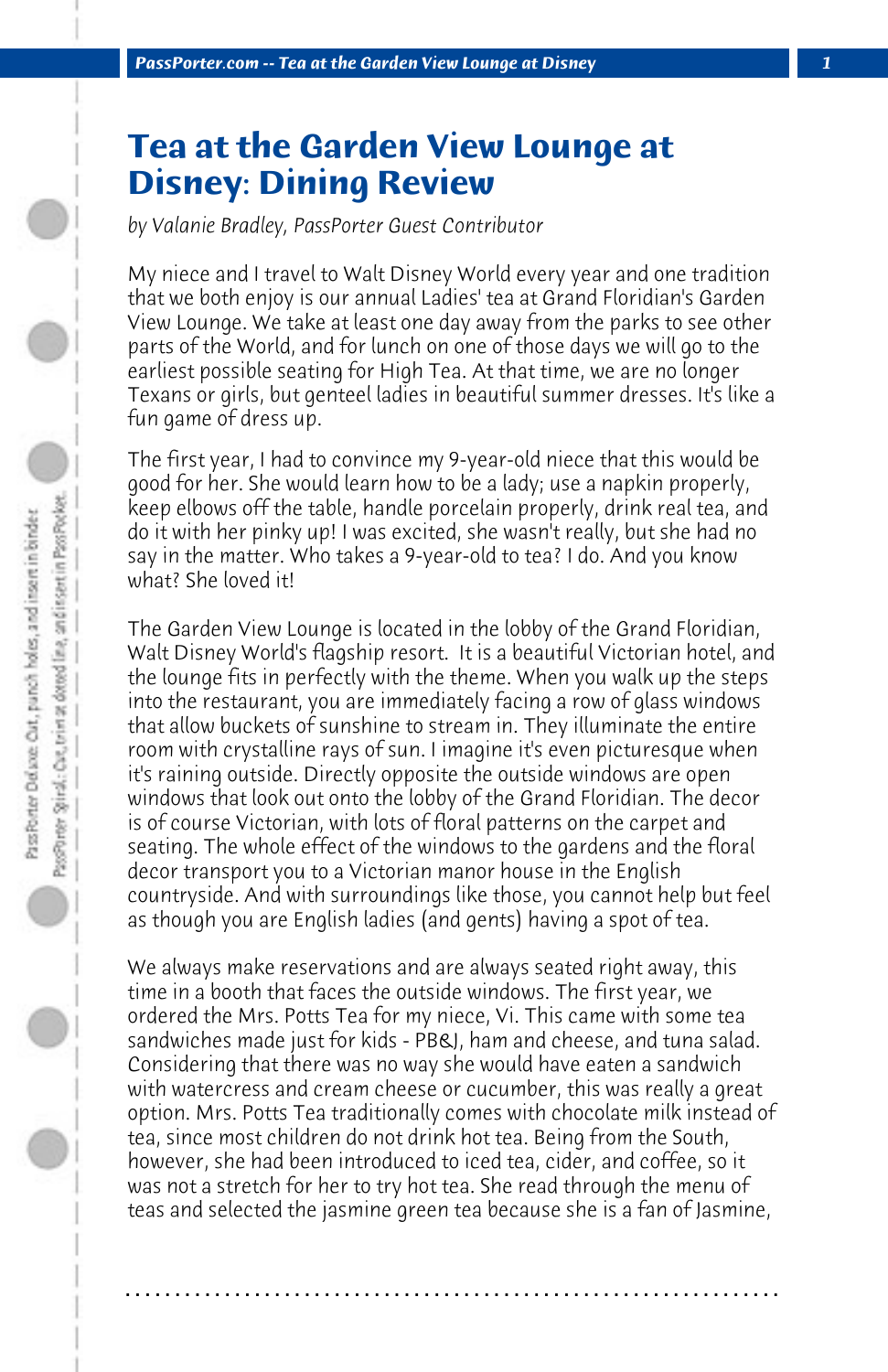the princess from Aladdin. I tried to explain that she might prefer a fruit-flavored tea, but she was determined to try this one out. Our server was very gracious and said that if she didn't like it, she would bring her a different one.

We each received our own porcelain teapot in a tea cozy. We were also both introduced to loose-leaf and tea strainers. Real honest-to-goodness loose tea. Awesome! Vi flavored her tea with the sugar cubes, took a sip and has never looked back. She loved it! Each time we go, she wants jasmine tea. She talks about it when we are here in Dallas. I tasted some of her tea and had to admit that I liked it better than my choice of lemon verbena. It had a flowery exotic kind of flavor. She made a good choice.

I ordered the Grand Tea, which comes with traditional tea sandwiches, lovely jam tarts, and delicious warm scones with Devonshire cream (heaven in a bowl, people). As stated before, I ordered the lemon verbena tea, which I thoroughly enjoyed and had always wanted to try. But the jasmine tea was even better! The Grand Tea also comes with your choice of Domaine Ste. Michelle sparkling wine or sparkling grape juice. I opted for the wine, which arrived in a fluted glass with accompanying strawberry. A toast! To smiles and happiness.

Both the Grand Tea and Mrs. Potts Tea come with your choice of freshly baked tea pastries. We were chattering away about something or other, when we both noticed our server approaching us with the most yummalicious vision. (Please note: That word is reserved for yummy, delicious things that go far beyond the standard of yummy or delicious to exceptional yum/delish! Please use with caution.) A 3-tiered silver plate rack full of chocolate-covered strawberries, chocolate-filled swans, cream-laden puff pastries, delectably moist-looking cakes, flaky tarts, and many more mouth-watering goodies than I can describe! To our excitement and torture, we had to choose from these delectable-looking treats. A choice of two for the Mrs. Potts tea! I believe I had three with the Grand Tea, but I was in such a state of bliss that I cannot remember. However many it was, I am sure it was not enough. I just remember my tongue tasting the yum-diddly-umptious! What torture to have to pick… But how much fun to have your choice from such a beautiful display. If you prefer, you can opt to get the English trifle instead of the pastries. I tried that on my second trip, and will testify that you cannot go wrong with either option.

The pace of the high tea is very slow and relaxed. We were first brought the charming teapots and cups. Next came the sandwiches, then the tarts and scones. Finally, we were presented with the pastries. One course at a time, and only when we had finished the previous one. If the tea started to run low, another pot of hot water was brought out. It was

**. . . . . . . . . . . . . . . . . . . . . . . . . . . . . . . . . . . . . . . . . . . . . . . . . . . . . . . . . . . . . . . . . .**